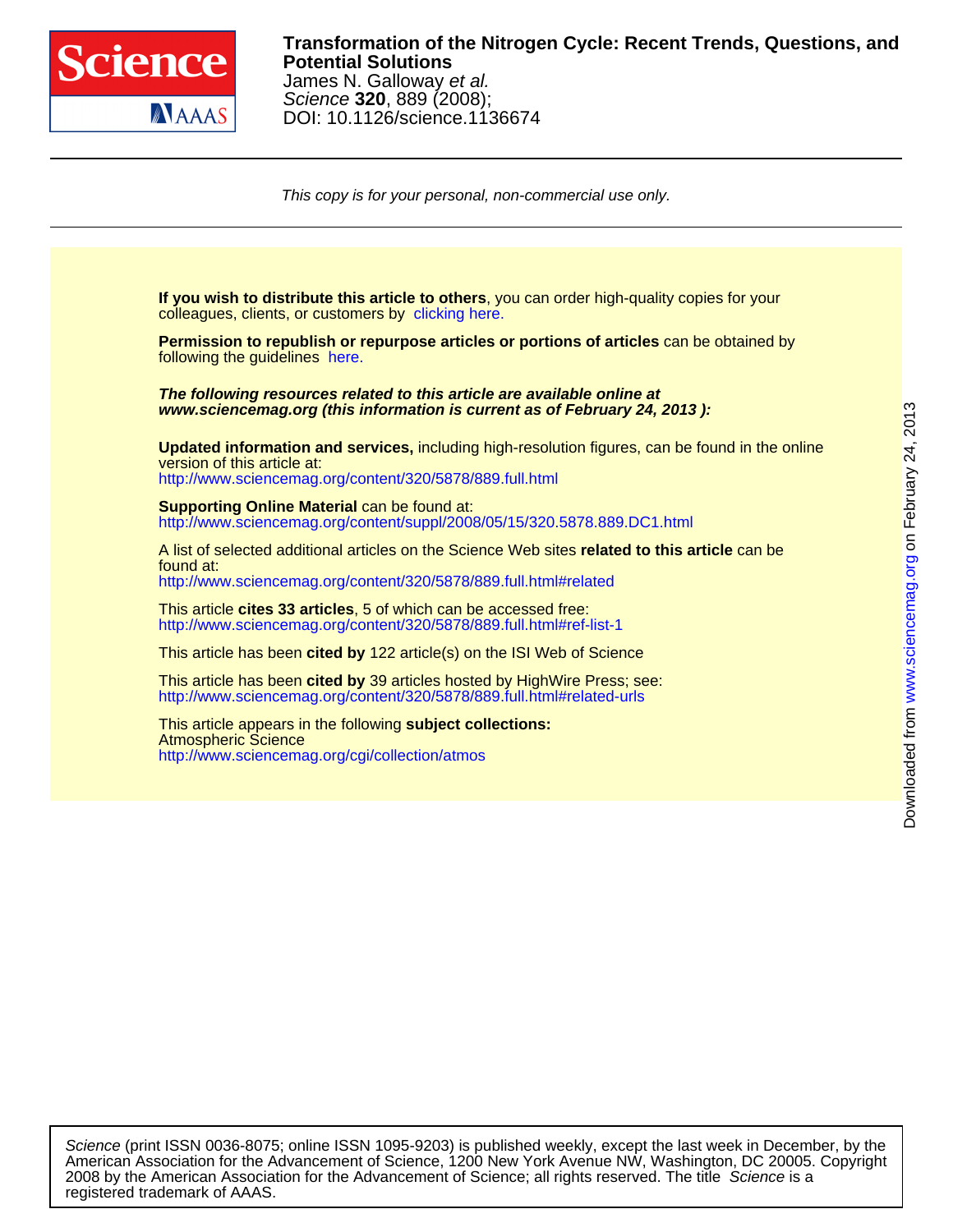# Transformation of the Nitrogen Cycle: Recent Trends, Questions, and Potential Solutions

James N. Galloway, $^{1\star}$  Alan R. Townsend, $^2$  Jan Willem Erisman, $^3$  Mateete Bekunda, $^4$ Zucong Cai,<sup>5</sup> John R. Freney,<sup>6</sup> Luiz A. Martinelli,<sup>7</sup> Sybil P. Seitzinger,<sup>8</sup> Mark A. Sutton<sup>9</sup>

Humans continue to transform the global nitrogen cycle at a record pace, reflecting an increased combustion of fossil fuels, growing demand for nitrogen in agriculture and industry, and pervasive inefficiencies in its use. Much anthropogenic nitrogen is lost to air, water, and land to cause a cascade of environmental and human health problems. Simultaneously, food production in some parts of the world is nitrogen-deficient, highlighting inequities in the distribution of nitrogencontaining fertilizers. Optimizing the need for a key human resource while minimizing its negative consequences requires an integrated interdisciplinary approach and the development of strategies to decrease nitrogen-containing waste.

ur understanding of reactive nitrogen  $(Nr)$  (1) and the N cycle has shifted from how to promote food production to a realization that agricultural intensification damages environmental systems (2). Since 1970, world population has increased by 78% and reactive nitrogen creation has increased by 120%. In 1970, Delwiche stated, "The ingenuity that has been used to feed a growing world population will have to be matched quickly by an effort to keep the nitrogen cycle in reasonable balance" (3). Thirty-five years later, Dobermann and Cassman pointed out, "Failure to arrest the decrease in cereal crop area and to improve nitrogen use efficiency in the world's most important agricultural systems will likely cause severe damage to environmental services at local, regional, and global scales due to a large increase in reactive N load in the environment  $(4)$ ."

It is clear that an optimum has not been achieved. In some parts of the world, Nr has been used to create an excess of food and a growing prevalence of unhealthy diets, while also con-

\*To whom correspondence should be sent. E-mail: jng@ virginia.edu

tributing to a host of environmental problems (2, 5–7). Yet, other world regions lack sufficient Nr to meet even the most basic caloric demands of hundreds of millions of people (8).

Major research and management challenges remain and are becoming ever more pressing as the creation and use of Nr continues to accelerate. Although diverse management strategies are necessary, they are also possible, and we believe a more favorable balance between the benefits and unwanted consequences of Nr can be achieved.

## Continued Acceleration of Nr Creation

Nr creation continues to increase every year. It is dominated by agricultural activities, but fossil fuel energy plays an important role, and the growing prevalence of biofuels is adding a new and rapidly changing dimension. From 1860 to 1995, energy and food production increased steadily on both an absolute and per capita basis; Nr creation also increased from  $\sim$ 15 Tg N in 1860 to 156 Tg N in 1995. The change was enormous, and it increased further from 156 Tg N yr<sup>-1</sup> in 1995 to 187 Tg N yr<sup>-1</sup> in 2005, in large part because cereal production increased from 1897 to 2270 million tons (20%), and meat production increased from 207 to 260 million tons (26%) (9). These rising agricultural demands were sustained by a rise in Nr creation by the Haber-Bosch process from 100 Tg N  $yr^{-1}$  to 121 Tg N  $yr^{-1}$  (20%) (9). Cultivationinduced biological nitrogen fixation (C-BNF) occurs in several agricultural systems, with crop, pasture, and fodder legumes being the most important (10). The C-BNF estimate for 1995 was 31.5 Tg  $N(5)$  and, because of the increase in soybean and meat production over the past decade, we estimate that in 2005 C-BNF was 40 Tg N. There is substantial uncertainty in this value, and this is a critical area where more precise data are needed. In parallel, primary

commercial energy production by coal, natural gas, and petroleum combustion increased from 8543 million tons of oil equivalents (mtoe) to  $10,600$  mtoe  $(24\%)$ , much of it in the developing world (11). However, decreases in NOx emissions in the developed world, among other reasons, led to a relatively constant global creation rate of Nr–NOx of ~25 Tg N yr<sup>-1</sup> from 1995 to  $2000$   $(12)$ , and we assume for the purpose of discussion that this value also holds for 2005.

Finally, an important but poorly understood aspect of N mobilization is industrial Nr use. NH3 from the Haber-Bosch process is used as a raw material to create multiple products, including nylon, plastics, resins, glues, melamine, animal/fish/shrimp feed supplements, and explosives. In 2005,  $\sim$ 23 Tg N was used for chemical production (13), accounting for 20% of Haber-Bosch Nr, but little is known about the fate of Nr used in these industrial activities.

#### Nr Distribution Patterns Are Changing

In 2004,  $\sim$ 45 Tg N of the  $\sim$ 187 Tg N of Nr created was traded internationally (Fig. 1), and in the preceding decade, global trade of N commodities increased twice as fast as the rate of Nr creation. Unlike aquatic or atmospheric transport, where Nr is diluted to varying degrees, commerce typically results in injection of Nr to ecosystems in more concentrated doses. Although this has the potential to cause greater damage to a smaller region, it also allows the possibility of greater control over Nr release. However, the rise in international trade is posing new socioeconomic questions, such as who pays for environmental damage associated with Nr losses (14). Regions that consume N-containing products, such as meat and milk, may be far removed from regions that produce the commodity and thus do not have to bear the environmental cost of the production. For example, in 1910, The Netherlands used 13 k tonne of fertilizer N yr<sup> $-1$ </sup> to produce food for its population of 6 million. In 1999, for the same agricultural area, 400 k tonne N yr−<sup>1</sup> fertilizer N was used, and the yields were enough to feed 32 million people, only half of whom lived in The Netherlands. The rest of the food, and the Nr it contained, was exported, whereas the N lost in the food-production process remained in the Dutch environment, causing increased groundwater pollution, ambient ammonia and particle emissions, and nitrogen deposition (15). Similarly, areas of Latin America are bearing the cost of land conversion for soy that is fueling rising meat consumption in Asia (14).

On a global basis, atmospheric transport and subsequent deposition has become the dominant Nr distribution process. It is estimated that in 1860, 34 Tg N  $yr^{-1}$  of Nr was emitted as NOx and  $NH<sub>3</sub>$  and then deposited to the Earth's surface as NOy and NHx; in 1995, it had increased to 100 Tg N  $yr^{-1}$ ; by 2050, it is projected to be 200 Tg N yr<sup>-1</sup> (5). N deposition to ecosystems in the absence of human influence is generally

<sup>&</sup>lt;sup>1</sup> Environmental Sciences Department, University of Virginia, Charlottesville, VA 22904, USA. <sup>2</sup>Institute of Arctic and Alpine Research and Department of Ecology and Evolutionary Biology, Campus Box 450, University of Colorado, Boulder, CO 80309, USA. <sup>3</sup> Energy Research Centre of the Netherlands, ECN, Post Office Box 1, 1755 ZG Petten, Netherlands. <sup>4</sup> Faculty of Agriculture, Makerere University, Post Office Box 7062, Kampala, Uganda. <sup>5</sup>Institute of Soil Science, Chinese Academy of Sciences, Nanjing 210008, China. <sup>6</sup>Commonwealth Scientific and Industrial Research Organisation Plant Industry, GPO Box 1600, Canberra, A.C.T., Australia. <sup>7</sup>Centro de Energia Nuclear na Agricultura-Universidade de São Paulo, Avenida Centenario, 303, Piracicaba-SP, Brazil. <sup>8</sup>Rutgers, The State University of New Jersey, Institute of Marine and Coastal Sciences, Rutgers/National Oceanic and Atmospheric Administration Cooperative Marine Education and Research Program, New Brunswick, NJ 08901, USA. <sup>9</sup>Centre for Ecology and Hydrology, Edinburgh Research Station, Bush Estate, Penicuik, Midlothian, EH26 0QB, UK.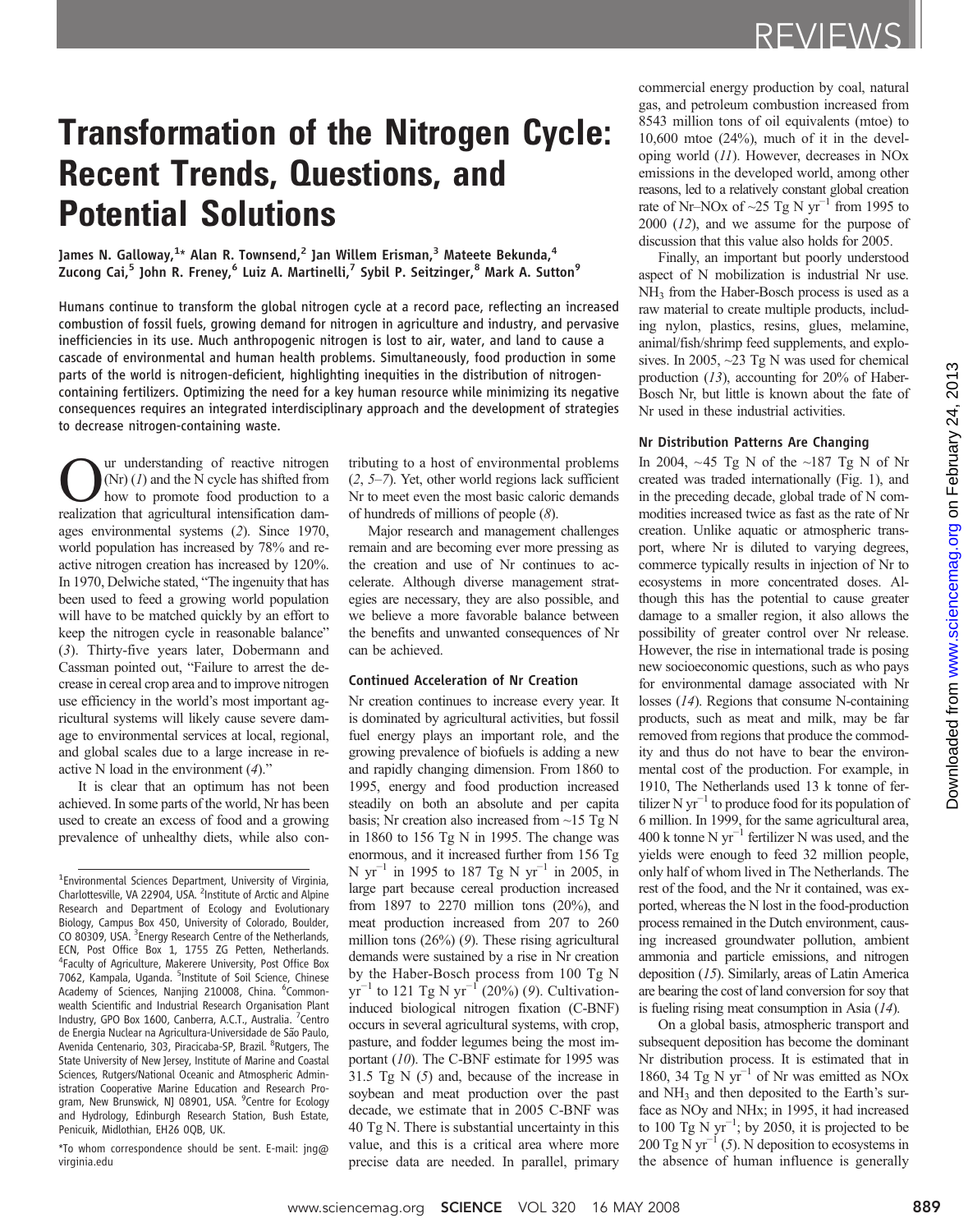

Fig. 1. N contained in internationally traded (A) fertilizer (31 Tg N), (B) grain (12 Tg N), and (C) meat (0.8 Tg N). Data are for 2004 and are in units of thousand of tons. Minimum requirements for drawing a line are 50,000 tons N, 20,000 tons N, and 10,000 tons N for fertilizer, grain, and meat, respectively (42).

~0.5 kg N ha<sup>-1</sup> yr<sup>-1</sup> or less (16). There are now large regions of the world where average N deposition rates exceed 10 kg N ha<sup>-1</sup> yr<sup>-1</sup>, greater than an order of magnitude increase compared with natural rates. By 2050, this may double, with some regions reaching 50 kg N ha<sup> $-1$ </sup> yr<sup> $-1$ </sup> (5), and landscape-level inputs may be much larger, especially for forest ecosystems (17). These rates are well in excess of the critical loads that have detrimental impacts on receiving ecosystems (18) (Fig. 2). Critical loads for the open ocean have not been calculated, but Duce et al. (19) conclude that the increasing amounts of atmospheric anthropogenic Nr entering the ocean could increase annual new marine biological production by  $\sim$ 3% and increase the emission of N<sub>2</sub>O to the atmosphere by  $\sim$ 1.6 Tg N yr<sup>-1</sup>.

Given the growing importance of the atmosphere in Nr distribution, it is critical to get a better understanding of emissions rates. There is a relatively good understanding of NOx emissions from fossil fuel combustion, but less so from biomass burning and soil emissions. The largest uncertainties are in the  $NH<sub>3</sub>$  emissions rates, from all sources, on all scales (17). There are also critical questions about the fate and impact of the N deposited to terrestrial, freshwater, and marine realms.

## Vexing Questions

Nr creation is still accelerating, a trend unlikely to change in the near future. The additional anthropogenic Nr affects climate, the chemistry of the atmosphere, and the composition and function of terrestrial and aquatic ecosystems (2). Moreover, because a single molecule of reactive N can "cascade" through the environment, it can contribute to more than one of these environmental responses (20). Yet, we also know that Nr creation is essential to support a burgeoning human population (21) and that hundreds of millions of people still suffer from a "fertilizer deficit" (8). Finally, we know that environmental changes wrought by excess Nr can feed back to affect human health and welfare, both directly, for example through increased production of atmospheric particulate matter, and indirectly through impacts on food production (6). Thus, the grandest overall challenge posed by a changing N cycle is how to maximize the benefits of anthropogenic Nr while minimizing its unwanted consequences (see www.initrogen.org).

Although the role of Nr in multiple aspects of environmental change is undeniable, important research questions remain unresolved. We have identified five broad categories of questions that are priorities for future research.

What is the ultimate fate of Nr? Although data on the creation of anthropogenic Nr are relatively well constrained, those on its fate are uncertain. For example, in the mid-1990s, the fate of only 35% of Nr inputs to the terrestrial biosphere was relatively well known: 18% was exported to and denitrified in coastal ecosystems, 13% was deposited to the ocean via the marine atmosphere, and  $4\%$  was emitted as N<sub>2</sub>O (5). Thus, the majority (65%) either accumulated in soils, vegetation, and groundwater or was denitrified to dinitrogen  $(N_2)$ , but the uncertainty of those estimates remains large at every scale.

Even with these uncertainties, it is likely that denitrification is an important Nr sink. The first spatially explicit pattern of denitrification from soils to the coastal ocean suggested that more than 80% of denitrification is occurring in soils and freshwater systems (groundwater, rivers, lakes, and reservoirs). The bulk of the remainder  $(-15%)$  appears to occur in continental shelf sediments, thus indicating that rivers, although important sources to coastal systems, are typically small sources of Nr to the open ocean, even in heavily altered regions (22).

There is a growing database on Nr riverine fluxes, and several models are available that relate watershed characteristics to Nr flux (23, 24). Even with these advances, some of the largest uncertainties in measuring denitrification rates are in upland terrestrial systems, which seem to account for a considerable, but unknown, Nr "sink." Nr inputs to these systems continue to rise, however, so the question is whether the fraction of N exported to the coasts will remain small or whether upland "sinks" will saturate to allow greater N-fueled coastal change.

Rising levels of atmospheric deposition also lend urgency to multiple questions about the fate of Nr. Ultimately, the fate of Nr that enters terrestrial systems appears to be under strong climatic control  $(25)$ , an interaction that helps explain regional differences in N export and that should be considered in forecasts of future Ncycle dynamics. The fate and impacts of Nr are also often dependent on its chemical form,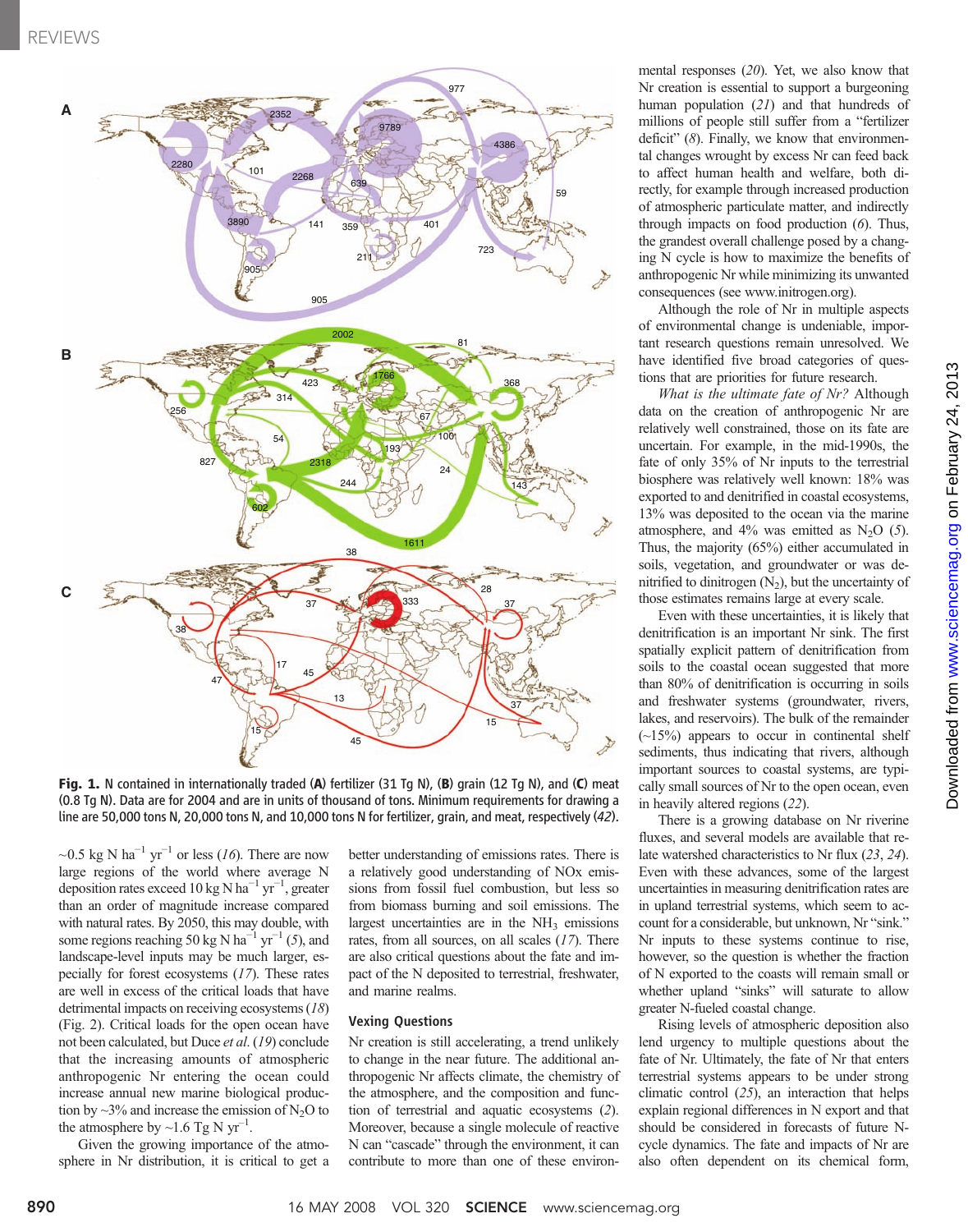further highlighting the need to better resolve changing inputs of oxidized versus reduced forms of Nr.

What are the net climate effects of increasing Nr? Nitrogen is both influenced by and affects climate; the net contributions of anthropogenic Nr to a changing climate remain widely debated (17, 26). Nr can directly increase radiative forcing in the troposphere, principally through the production of  $N_2O$  and tropospheric  $O_3$ , but atmospheric Nr can also have cooling effects (26), largely through tropospheric aerosols and stratospheric  $O_3$  declines. Moreover, Nr has strong interactions with the carbon (C) cycle that can have global-scale effects on atmospheric carbon dioxide  $(CO<sub>2</sub>)$  and methane  $(CH<sub>4</sub>)$   $(27, 28)$ .

Elevated N deposition may stimulate plant growth in N-limited regions and cause substantial CO<sub>2</sub> uptake in Northern Hemisphere forests, although the size is controversial (see SOM text). N-driven C storage in nonforested or agricultural systems appears modest at best, and N-fueled

ics are also home to the bulk of the planet's terrestrial and freshwater biodiversity. Given that elevated Nr inputs are known to drive biodiversity losses in higher latitude ecosystems (32), the projected trends in tropical regions are cause for concern (33).

Most biological N fixation in terrestrial systems occurs in tropical regions; this, combined with the widespread existence of phosphorus- and cation-deficient soils causes many tropical ecosystems to exist in a relatively N-rich state (34). Thus, at least in theory, the response of these systems to additional N inputs could be very different from those of temperate ecosystems and could result in rapid N losses to air and water, soil cation depletion, and reduced C uptake (34). Yet, data on such ecosystem responses and their translation into effects on community structure and biodiversity loss remain notably rare.

How does Nr affect human health? The ability to fix N on large scales is unquestionably a boon to humanity. Perhaps 40% of the



**Fig. 2.** Estimated N deposition from global total N (NOy and NHx) emissions, totaling 105 Tg N y<sup>-1</sup>. The unit scale is kg N ha<sup>-1</sup> v<sup>-1</sup> modified from the original units (mg m<sup>-2</sup> v<sup>-1</sup>) (16) unit scale is kg N ha<sup>-1</sup> y<sup>-1</sup>, modified from the original units (mg m<sup>-2</sup> y<sup>-1</sup>) (16).

increases in tropospheric  $O<sub>3</sub>$  can reduce C uptake in all systems (29). It remains a major research challenge to quantify all relevant N interactions sufficiently to estimate the net effect of Nr on climate forcing (17, 26).

How will tropical regions respond to rising N inputs? Much of our knowledge on N dynamics is from the temperate world, yet tropical regions will receive the most dramatic increases in Nr inputs over the next few decades [see, e.g., (30)]. Some tropical regions already experience elevated N deposition, acidic deposition, and aquatic eutrophication  $(31)$ , both from urban development and from a combination of agricultural extensification and intensification. The tropworld's dietary protein now comes from synthetic fertilizers, and estimates suggest that at least 2 billion people would not be alive today without the modern manifestations of the Haber-Bosch process (21). Yet, in many developed nations, the products from N-intensive agricultural practices lead to unhealthy diets, whereas elsewhere a lack of synthetic fertilizers, combined with depleted soil nutrient reserves, directly contributes to widespread malnutrition (6).

Once Nr enters the environment, its effects on terrestrial, aquatic, and atmospheric realms can influence human health and welfare in several ways. For example, N-driven increases in tropospheric  $O_3$  pose direct health threats to humans and cause substantial losses in agricultural productivity (35). Nitric oxide and ammonia emissions fuel fine-particle and tropospheric  $O_3$ formation, which exacerbate pulmonary disease (6). The health consequences of drinking water with elevated nitrate levels, including cancer and reproductive risks, remain poorly known but are important to resolve  $(36)$ . Excess N in the environment may also change the prevalence of important infectious diseases, including malaria, West Nile virus, cholera, and schistosomiasis (37). Yet, in some regions with heavy infectious disease burdens, Nr is needed for adequate nutrition to mount effective immune responses to infection. As countries industrialized during the past century, improved nutrition alone reduced the threat from infectious diseases (6).

How will biofuel development alter the N cycle? The rapid development of biofuels has created an entirely new link between human activities and the global N cycle, but the full suite of connections is not well resolved. Currently, much of the world's biofuels are produced from corn in the United States or sugar cane in Brazil. U.S. corn covers nearly 29 million ha and is fertilized by an average of 160 kg N ha<sup>-1</sup> yr<sup>-1</sup>; Brazilian cane covers  $\sim$  7 million ha and receives an average of 100 kg N ha<sup>-1</sup> yr<sup>-1</sup>. As with many intensive agricultural systems, N fertilizer use efficiency in Brazilian sugar cane is low: Only  $\sim$  30% ends up in plant tissues (38). Thus, most of the applied N reaches the environment, and because the sugar cane area is predicted to double in Brazil by 2016, the biofuel industry will contribute to a rapidly changing tropical N cycle (38). Consequently, N-intensive biofuels could cancel out any  $CO<sub>2</sub>$  savings by contributing to both  $N_2O$  and tropospheric  $O_3$  production (39). Second-generation biofuels will use more woody biomass from year-round crops and production forests and tend to have much higher conversion efficiencies. Although the full environmental consequences of these systems are also not well understood, their required N use should be smaller than that of current first-generation crops.

#### A Strategy for Now

There is compelling evidence that human alteration of the N cycle is negatively affecting human and ecosystem health. As demands for food and energy continue to increase, both the amount of Nr created and the magnitude of the consequences will also increase. Given the complexities of Nr use, its environmental mobility, and differences among regions, no single strategy will suffice (40). However, in keeping with the Nanjing Declaration on Nitrogen Management (41), here we highlight the intervention points in the global N cycle where N flows are concentrated and should be easiest to target (Fig. 3). We also give rough estimates of the decreases in Nr use or loss to the environment that are possible to achieve once the suggested strategies are implemented.

Although we realize that the implementation will take time, the estimates are what might